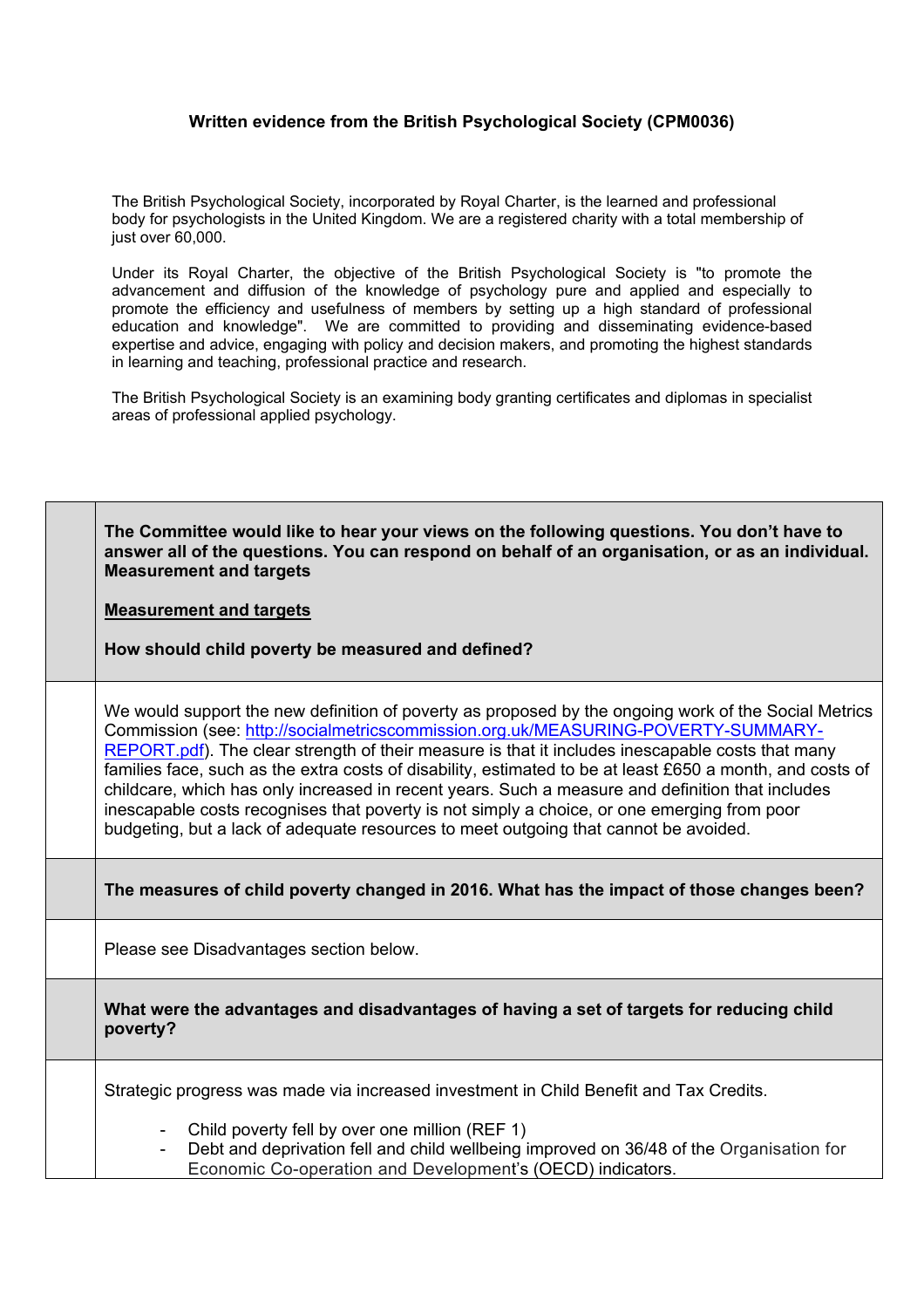|                          | The largest fall of in child poverty (UK) in the whole OECD occurred between the mid-90s<br>and 2008 (REF 2)                                                                                                                                                                                                                                                                                                                                                                                                                                                                                                                                                                                                                                            |
|--------------------------|---------------------------------------------------------------------------------------------------------------------------------------------------------------------------------------------------------------------------------------------------------------------------------------------------------------------------------------------------------------------------------------------------------------------------------------------------------------------------------------------------------------------------------------------------------------------------------------------------------------------------------------------------------------------------------------------------------------------------------------------------------|
| $\overline{\phantom{a}}$ | There was an increased spending on resources for healthy standard of living (vegetables,<br>children's clothes + books) and a decrease of spending on illicit substances (tobacco,<br>alcohol (REF 3)                                                                                                                                                                                                                                                                                                                                                                                                                                                                                                                                                   |
| $\blacksquare$           | Parental employment rates rose from 45 – 57 per cent to present rate of 70 per cent (REF                                                                                                                                                                                                                                                                                                                                                                                                                                                                                                                                                                                                                                                                |
|                          | 4).<br>The education attainment gap began to close (REF 5)                                                                                                                                                                                                                                                                                                                                                                                                                                                                                                                                                                                                                                                                                              |
|                          | Official government target to boost Child Tax Credits post-2008 financial crash inspired<br>international Governments to follow suit (REF 6).                                                                                                                                                                                                                                                                                                                                                                                                                                                                                                                                                                                                           |
|                          | During the period 2000-2007 absolute poverty fell 8 per cent when using the 2000's<br>measure (REF 7)                                                                                                                                                                                                                                                                                                                                                                                                                                                                                                                                                                                                                                                   |
| <b>Advantages</b>        |                                                                                                                                                                                                                                                                                                                                                                                                                                                                                                                                                                                                                                                                                                                                                         |
|                          | When backed with both genuine political intent tangible changes were made. Setting<br>targets in policy to end far-reaching and layered societal issues are a first step of utmost<br>importance that define the desired end points of action, crucially helping to display the<br>effectiveness of proposed models and setting a direction for actors to successfully drive<br>these changes with minimum compromise to the original intentions.                                                                                                                                                                                                                                                                                                       |
| <b>Disadvantages</b>     |                                                                                                                                                                                                                                                                                                                                                                                                                                                                                                                                                                                                                                                                                                                                                         |
|                          | Setting targets can lead to an inherent trap of driving policy only in the short-term,<br>distorting policy choices made from a bias towards the proposed models that provide<br>these more tangible results quickly.                                                                                                                                                                                                                                                                                                                                                                                                                                                                                                                                   |
| $\overline{\phantom{a}}$ | However, the definitions of concepts such as 'poverty' change over time and are debated<br>across different institutions, making them harder to quantify, and hence certain models<br>may not have been prioritised as they should when looking retrospectively. As a result,<br>future targets should ensure a largely intersectional perspective to account for the many<br>links between different sub-groups of both quantitative and qualitative data that will<br>undoubtedly have an impact. Undoubtedly, time is a constraint in this matter, as there are<br>indeed endless sub-groups of data that a research team could incorporate into their<br>projections which ultimately leads crucial decision making to stall and issues to persist. |
|                          | Although the health inequalities strategy failed to reach its stated target, the outcomes of<br>complex interventions can often emerge in time. It is now clear that inequalities in life<br>expectancy and child mortality between rich and poor areas narrowed (REF 8).                                                                                                                                                                                                                                                                                                                                                                                                                                                                               |
| ۰                        | There were also reductions in inequalities for key determinants of child health:<br>unemployment, child poverty, housing quality and educational attainment (REF 9).                                                                                                                                                                                                                                                                                                                                                                                                                                                                                                                                                                                    |
|                          | What has been the effect of removing from law the targets in place between 2010 and 2016?                                                                                                                                                                                                                                                                                                                                                                                                                                                                                                                                                                                                                                                               |
|                          | Austerity has seen a social security budget decrease of £35 billion today compared to the<br>budget of 2010 (justified as 'deficit deduction'), including 85% savings from cuts to benefits<br>and public services. (REF 10)                                                                                                                                                                                                                                                                                                                                                                                                                                                                                                                            |
| ۰                        | UK Child poverty number depends on benefit system to keep the national statistic as<br>having a 'middling', rather than 'high' rate of poverty when compared to EU figures, and so<br>this number is sensitive to changes in the benefit system (REF 11). As a result, these cuts<br>led to a foreseeable and drastic increase in UK child poverty figures on international<br>tables.                                                                                                                                                                                                                                                                                                                                                                  |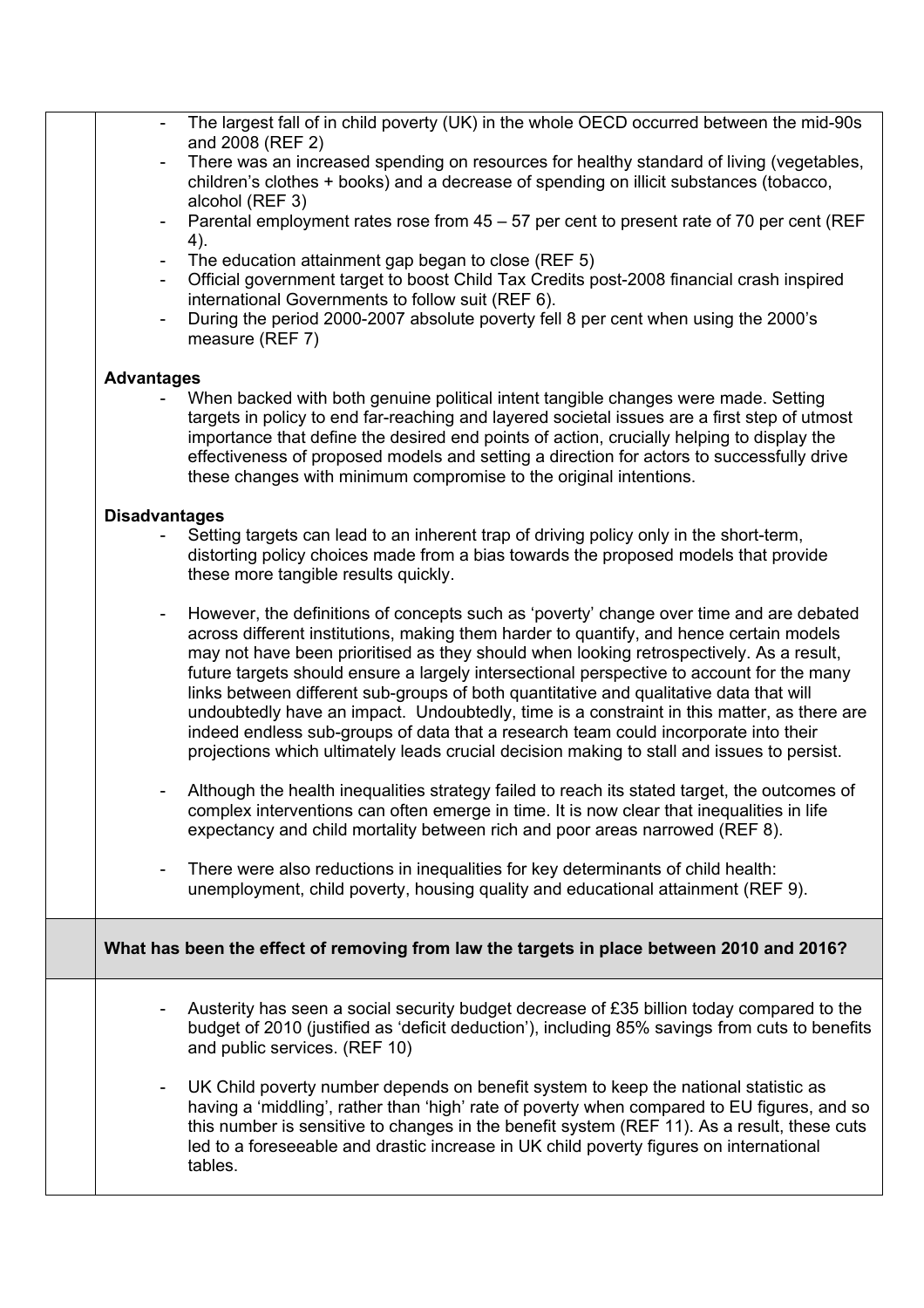|                          | With the stagnation of annual pay increases (largely affecting parents in poverty) and the<br>incessant increase of housing costs over the past decade, the median CPAHC (Children in<br>Poverty After Housing Costs) poverty gap has increased by approximately 30% from<br>2012/13 - 2017/18 (REF 12)                                                                                                                                                                    |
|--------------------------|----------------------------------------------------------------------------------------------------------------------------------------------------------------------------------------------------------------------------------------------------------------------------------------------------------------------------------------------------------------------------------------------------------------------------------------------------------------------------|
| $\blacksquare$           | By 2023/24, the CPAHC number is anticipated to reach 4.8 million, a record high. (REF<br>13) More worryingly is that this figure assumes no further social security cuts and was<br>estimated before COVID-19 presented itself as a national concern. Given the current<br>circumstances it is highly likely that the CPAHC number will exceed far beyond 5 million<br>children in poverty.                                                                                |
| $\sim$                   | 2017/18 statistics saw the first increase of absolute poverty after year on year declines<br>since 2000 (REF 14)<br>£36 billion in social security budget cuts has left the bottom 20 per cent of families losing<br>on average 8 per cent of their incomes (REF 15). This is harder hitting considering these<br>families did not have enough to begin with, and are the least equipped to deal with such<br>reductions.                                                  |
|                          | Policy changes such as the benefit cap and two-child limit have led to a disproportionate<br>increase in child poverty among ethnic minority groups. (REF 16)                                                                                                                                                                                                                                                                                                              |
| $\sim$                   | Since 2010, ring fenced funding for early years services was removed and local authority<br>budgets have been drastically cut. Increased commitments on childcare meant there was<br>even less funding available for children's centres (established from the 'Sure Start'<br>programme of the late 90's) which overall has led local services for families to disappear<br>(REF 17)                                                                                       |
|                          | Social security (including child benefit) was protected by the Labour government after the<br>financial crash in 2008. However, since 2010 the Coalition and Conservative governments<br>have reduced child benefit in real terms, meaning it has now lost 23 per cent of its value<br>(REF 18)                                                                                                                                                                            |
| $\overline{\phantom{a}}$ | Data has shown that Sure Start spending per child eligible has almost halved from 2011 to<br>2018 (REF 19)                                                                                                                                                                                                                                                                                                                                                                 |
|                          | Children in temporary accommodation rose from approximately 70,000 in 2011 to over<br>120,000 in 2019 (REF 20)                                                                                                                                                                                                                                                                                                                                                             |
| $\overline{\phantom{a}}$ | Since 2010, the bottom 10 per cent by income have lost 11 per cent – by far the most of<br>any group. Families with children in this group in many cases lost 20 per cent of their<br>household income. (REF 21),                                                                                                                                                                                                                                                          |
|                          | What is the impact of child poverty and how can it best be measured?                                                                                                                                                                                                                                                                                                                                                                                                       |
| $\overline{\phantom{a}}$ | Quantitative and Qualitative analyses find that children as young as eight are aware of the<br>stigma of being poor, which shows itself in bullying amongst peers, for being from a lower<br>income family. (REF 22)<br>This stigma has also extended from adults such as in school environments, manifesting in<br>scenarios such as the children in question being provided smaller meals due to prejudices<br>of them being in recipient of free school meals. (REF 23) |
| $\blacksquare$           | Children from lower socio-economic groups are over-represented in lower sets in school<br>environments (REF 24), allegedly due to "behaviour" (REF 25)                                                                                                                                                                                                                                                                                                                     |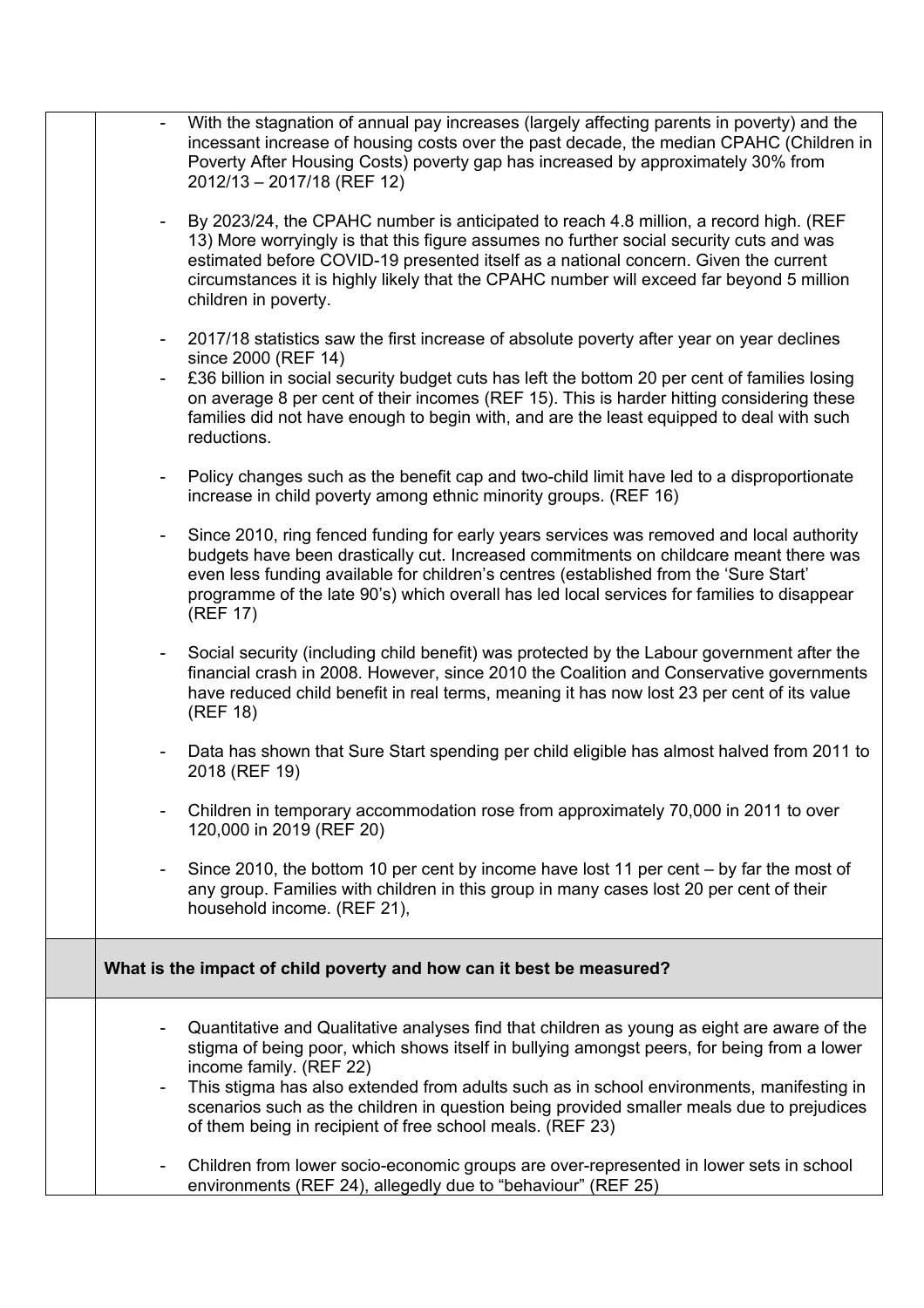| A child born in the most disadvantaged tenth of areas of the UK can expect to live around<br>10 years less than a child born in the most advantaged tenth of areas. (REF 26) The gap<br>increases to almost 20 years when we consider years lived in good health, so-called<br>'Healthy-Life expectancy' (REF 27)                                                                                                                                                                                                                  |
|------------------------------------------------------------------------------------------------------------------------------------------------------------------------------------------------------------------------------------------------------------------------------------------------------------------------------------------------------------------------------------------------------------------------------------------------------------------------------------------------------------------------------------|
| Numerous studies have shown that child poverty is toxic for child health (REF 28).                                                                                                                                                                                                                                                                                                                                                                                                                                                 |
| Data from the Millennium cohort study (REF 29) found that persistent poverty tripled<br>$\overline{\phantom{a}}$<br>children's likelihood of having mental health problems in adolescence, and doubled the<br>likelihood of being obese or having a chronic illness.                                                                                                                                                                                                                                                               |
| Predictably, we have witnessed a great leap backwards for child health in the UK (REF)<br>30). Infant mortality is on the rise mostly in poor areas. (REF 31) Improvements in life<br>expectancy at birth have stalled, and life expectancy is now going backwards (REF 32).<br>These demographic changes are highly unusual and deeply concerning: infant mortality<br>and life expectancy at birth are sensitive indicators of the overall health of societies, and<br>act as an early warning system for future adverse trends. |
| There is evidence that child poverty is a key determinant of the risk of children<br>experiencing abuse or neglect and subsequently entering social care. (REF 33)                                                                                                                                                                                                                                                                                                                                                                 |
| Poor housing conditions can lead to a 25 per cent higher risk of severe ill health and<br>disability during childhood and early adulthood: meningitis, asthma and slow growth, a<br>greater chance of mental health and behavioural problems, lower educational attainment<br>and a grater likelihood of unemployment and poverty in the future. (REF 34)                                                                                                                                                                          |
| What links can be established for children between financial hardship, educational under-<br>achievement, family breakdown and worklessness?                                                                                                                                                                                                                                                                                                                                                                                       |
| No comment.                                                                                                                                                                                                                                                                                                                                                                                                                                                                                                                        |
| Joint working<br>How effectively does the Department for Work and Pensions work with other Government<br>departments, particularly the Department for Education and the Treasury, to reduce child<br>poverty?                                                                                                                                                                                                                                                                                                                      |
| No comment.                                                                                                                                                                                                                                                                                                                                                                                                                                                                                                                        |
| How effectively does the Department for Work and Pensions work with local authorities and<br>with support organisations to reduce the numbers of children living in poverty and to mitigate<br>the impact of poverty on children?                                                                                                                                                                                                                                                                                                  |
| No comment.                                                                                                                                                                                                                                                                                                                                                                                                                                                                                                                        |
| What would be the merits of having a cross-government child poverty strategy? How well has                                                                                                                                                                                                                                                                                                                                                                                                                                         |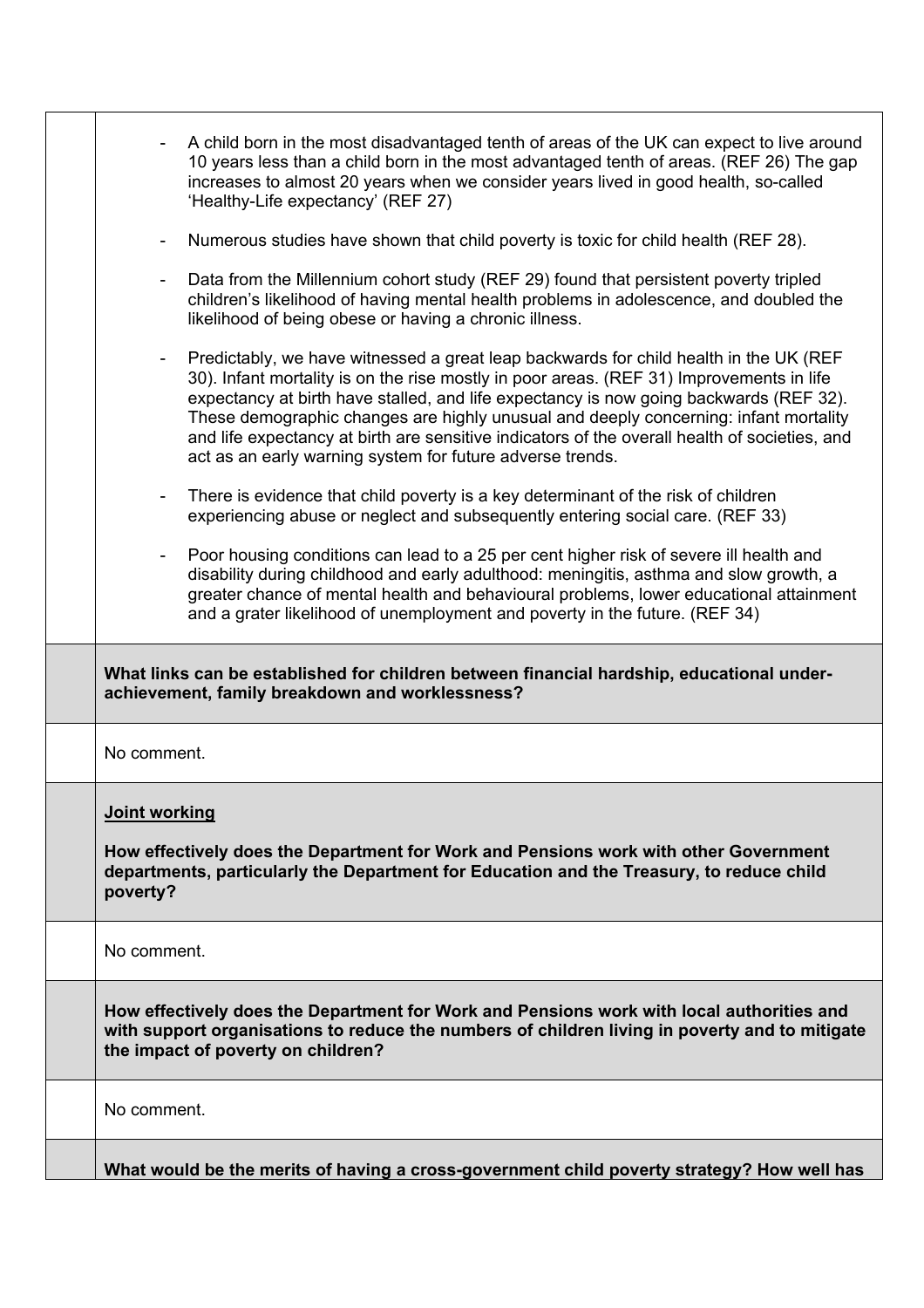| this worked in the past?                                                                                                                                                                                                                                                                                                                                                                                                                                                                                                                                                                                                                               |
|--------------------------------------------------------------------------------------------------------------------------------------------------------------------------------------------------------------------------------------------------------------------------------------------------------------------------------------------------------------------------------------------------------------------------------------------------------------------------------------------------------------------------------------------------------------------------------------------------------------------------------------------------------|
| The government must commit to developing a comprehensive, cross-departmental Anti-<br>Poverty Strategy. In doing so, policy makers and strategists should take a systemic, structural and<br>psychologically informed approach to addressing the foundations of poverty that seeks to increase<br>access to societal and community resources to create flourishing families and communities.<br>The anti-poverty strategies in Scotland and New Zealand have worked to good effect. For example,<br>see https://www.gov.scot/policies/poverty-and-social-justice/latest/ and<br>https://childyouthwellbeing.govt.nz/resources/current-programme-action |
| <b>References</b>                                                                                                                                                                                                                                                                                                                                                                                                                                                                                                                                                                                                                                      |
| 1. Department for Work and Pensions, Households Below Average Income: an analysis of UK income<br>distribution, 1994/95-2017/18, 2019                                                                                                                                                                                                                                                                                                                                                                                                                                                                                                                  |
| 2. J Bradshaw, 'Child wellbeing in the 2000s', in L Judge (ed), Ending Child Poverty by 2020:<br>progress made and lessons learned, CPAG, 2012                                                                                                                                                                                                                                                                                                                                                                                                                                                                                                         |
| 3. P Gregg, J Waldfogel and EWashbrook, 'That's the way it goes: expenditure patterns as real<br>incomes rise for the poorest families with children', in J Hills and K Stewart, A More Equal Society?<br>New Labour, poverty, inequality and exclusion, Policy Press, 2005                                                                                                                                                                                                                                                                                                                                                                            |
| 4. K Stewart, 'Child Poverty: what have we really achieved?', L Judge (ed), <i>Ending Child Poverty by</i><br>2020: progress made and lessons learned, CPAG, 2012; and Office for National Statistics, Working<br>and Workless Households: April-June 2019, Table P, 2019                                                                                                                                                                                                                                                                                                                                                                              |
| 5. D Hirsch, 'Better off, better educated', in L Judge (ed), Ending Child Poverty by 2020: progress<br>made and lessons learned, CPAG, 2012                                                                                                                                                                                                                                                                                                                                                                                                                                                                                                            |
| 6. See, for example: J Waldfogel, Britain's War on Poverty, Russel Sage Foundation, 2010                                                                                                                                                                                                                                                                                                                                                                                                                                                                                                                                                               |
| 7. A Corlett, The Living Standards Outlook 2019, Resolution Foundation, 2019                                                                                                                                                                                                                                                                                                                                                                                                                                                                                                                                                                           |
| 8. B Barr, J Higgerson, and M Whitehead, 'Investigating the Impact of the English health inequalities<br>strategy: time trend analysis', BMJ, 358, 2017; and T Robinson and others, 'The Impact of New<br>Labour's English health inequalities strategy on geographical inequalities in infant mortality : a time<br>trend analysis', Journal of Epidemiology and Community Health, 73(6), 2019, pp564-8                                                                                                                                                                                                                                               |
| 9. B Barr, J Higgerson, and M Whitehead, 'Investigating the Impact of the English health inequalities<br>strategy: time trend analysis', BMJ, 358, 2017.                                                                                                                                                                                                                                                                                                                                                                                                                                                                                               |
| 10. Calculations using Office for Budget Responsibility, Policy Measures Database, March 2019                                                                                                                                                                                                                                                                                                                                                                                                                                                                                                                                                          |
| 11. J Bradshaw with T lee, Child Poverty and Child Benefits in Europe, CPAG, 2020,<br>Cpag.org.uk/projects/secure-futures; and H Xavier Jara and C Leventi, Note on EU27 Child Poverty<br>Rates, research note prepared for CPAG by the institute for Social and Economic Research (ISER),<br>2014                                                                                                                                                                                                                                                                                                                                                     |
| 12. Eurostat Database                                                                                                                                                                                                                                                                                                                                                                                                                                                                                                                                                                                                                                  |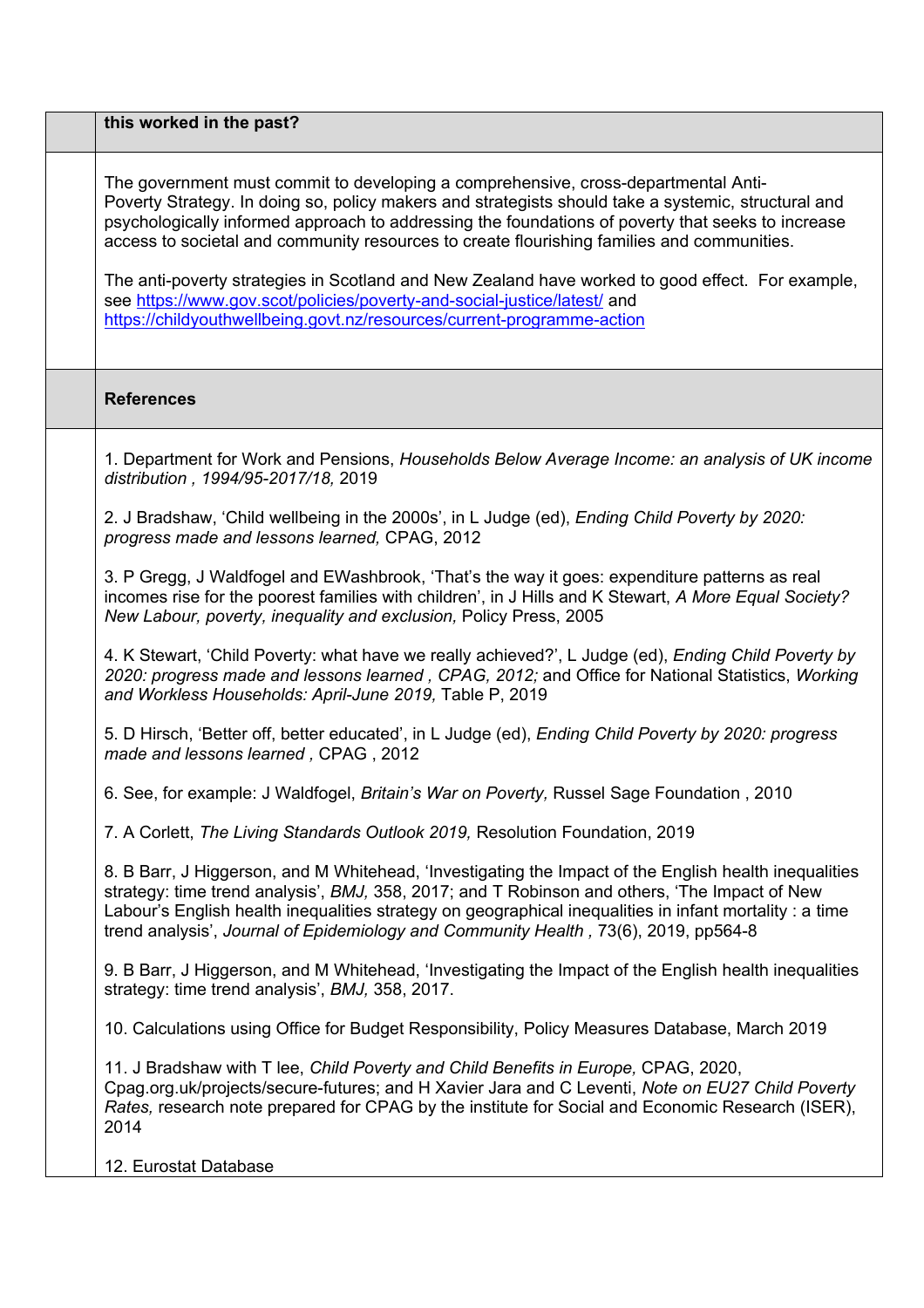13. L Gardiner, *The Shifting Shape of Social Security: charting the size and shape of the British welfare system,* Resolution Foundation, 2019

14. A Corlett, *The Living Standards Outlook 2019,* Resolution Foundation, 2019

15. Calculations form the Policy Measures Database, Office for Budget Responsibility

16. See, for example, O Khan, *The 2015 Budget: effects on Black and minority ethnic people,* Runnymede Trust, 2015

17. Smith and others, Stop Start: survival, decline or closure? Children's centres in England , Sutton Trust, 2018

18. A Garnham, *Social Security: where have we been and where are we going?,* report for Secure Futures, CPAG, 2019

19. Place-based Longitudinal Data Resource, available at [http://pldr.org](http://pldr.org/)

20. Ministry of Housing, Communities and Local Government, Statutory homelessness live tables, Table TA1

21. P Bourquin, A Norris Keiller and T Waters, *The Distributional Impact of Personal Tax and Benefit Reforms,* 2010 to 2019, IFS Briefing Note BN270, Institute for Fiscal Studies, 2019. This paper also points out that at all income levels families of working age with children have lost out.

22. G Main, *A Child-Derived Material Deprivation Index, 2013.* Unpublished PhD thesis submitted to the University of York in September 2013

23. A Different Take London Panel, CPAG and University of Leeds, *Pushing Back: our take on life in poverty in London,* October 2019

24. B Francis and others, 'Exploring the relative lack of impact of research on "ability grouping" in England: a discourse analytic account', *Cambridge Journal of Education,* 47(1), 2017, pp1-17

25. L Mazzoli Smith and L Todd, *Poverty Proofing the School Day: evaluation and development report,* Research Centre for Learning and Teaching, Newcastle University, 2016

26. M Whitehead, N Mclnroy and C Bambra, *Due North: report of the Inquiry on Health Equity for the North,* University of Liverpool and the Centre for Economic Strategies, 2014

27. Office for National Statistics, 'Comparing inequalities in life expectancy between 2012 to 2014 and 2015 to 2017, England', *Health State Life Expectancies by National Deprivation Deciles, England and Wales: 2015 to 2017,* March 2019

28. K Cooper and K Stewart, 'Does money affect children's outcomes? An update', http://sticerd.lse.ac.uk/case/\_new /research/money\_matters/report.asp

29. ETC Lai and others, 'Poverty dynamics and health in late childhood in the UK: evidence from the Millennium Cohort Study', *Archives of Disease Control in Childhood,* 104(11), 2019, pp1049-55

30. D Taylor-Robinson, M Whitehead and B Barr , 'Great leap backwards', *BMJ*, 349, 2014; and R Viner and others, *Child Health in England in 2030: comparison with other wealthy countries,* Royal College of Paediatrics and Child Health, 2018